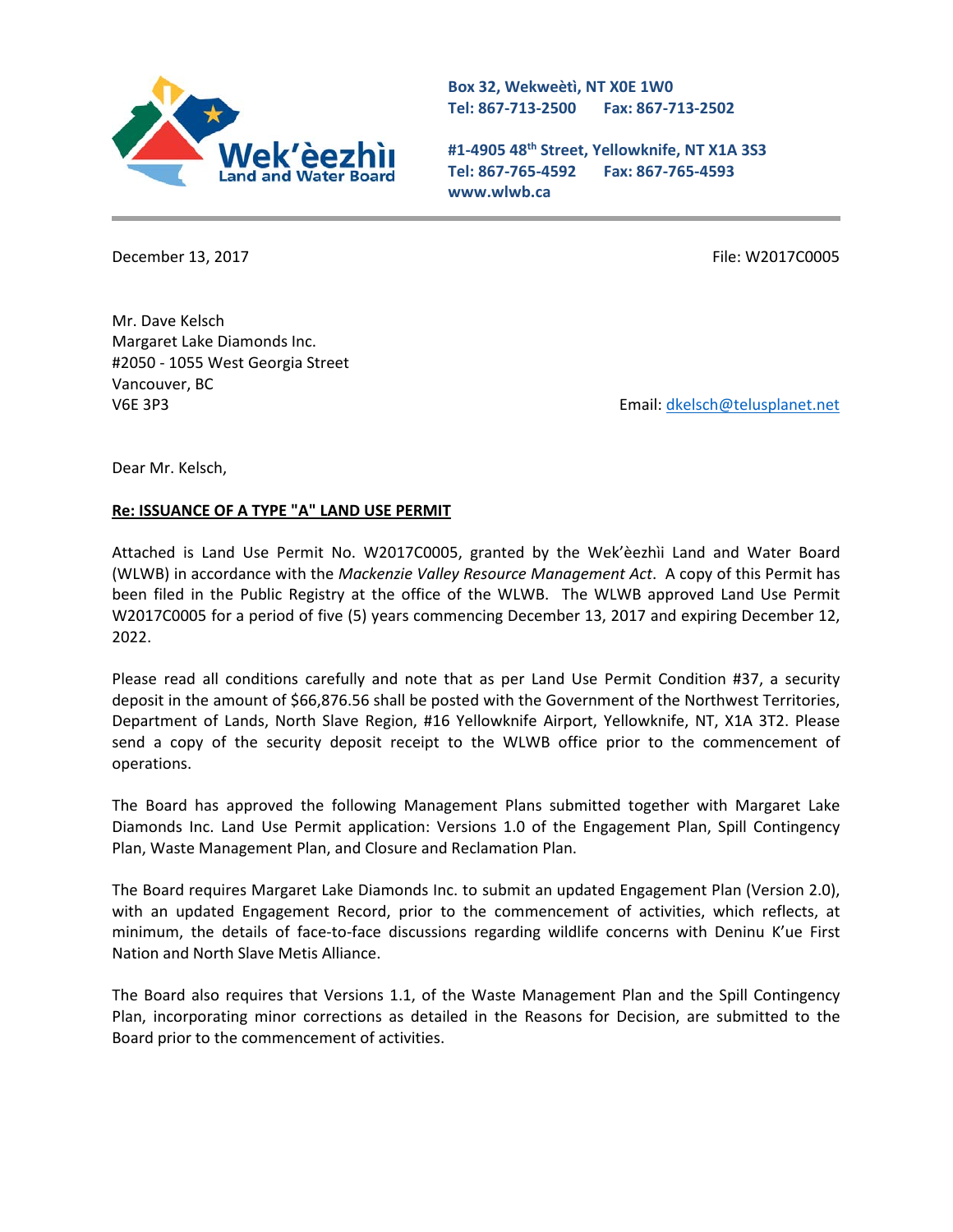The Board also requests Margaret Lake Diamonds Inc. to:

- Work with the Department of Fisheries and Oceans to gather information on the water intake activity and include their guidance into the operation;
- Work with parties such as GNWT-ENR and ECCC regarding wildlife management and monitoring requirements and mitigation techniques;
- Register as a generator of hazardous waste with the GNWT; and
- Submit the Geographic Information Systems (GIS) data for the project should it be acquired in the future.

Please be advised that this letter, with attached procedures, all inspection reports, and correspondence related thereto, are part of the Public Registry, and are intended to keep all interested parties informed of the manner in which the Permit requirements are being met. Margaret Lake Diamonds Inc. must ensure compliance with all applicable Federal, Territorial, Tlicho, and Municipal Legislation, in addition to ensuring compliance with the terms and conditions of the Land Use Permit.

The full cooperation of Margaret Lake Diamonds Inc. is anticipated and appreciated. If you have any questions or concerns, please contact Sarah Elsasser at (867) 765-4583 o[r selsasser@wlwb.ca.](mailto:selsasser@wlwb.ca)

Yours Sincerely,

Veeslanden

Violet Camsell-Blondin Chair – Wek'èezhìi Land and Water Board

- Attachments: Land Use Permit W2017C0005 Reasons for Decision
- Copied to: Charlene Coe for Scott Steward, GNWT Department of Lands Wek'èezhìi East Distribution List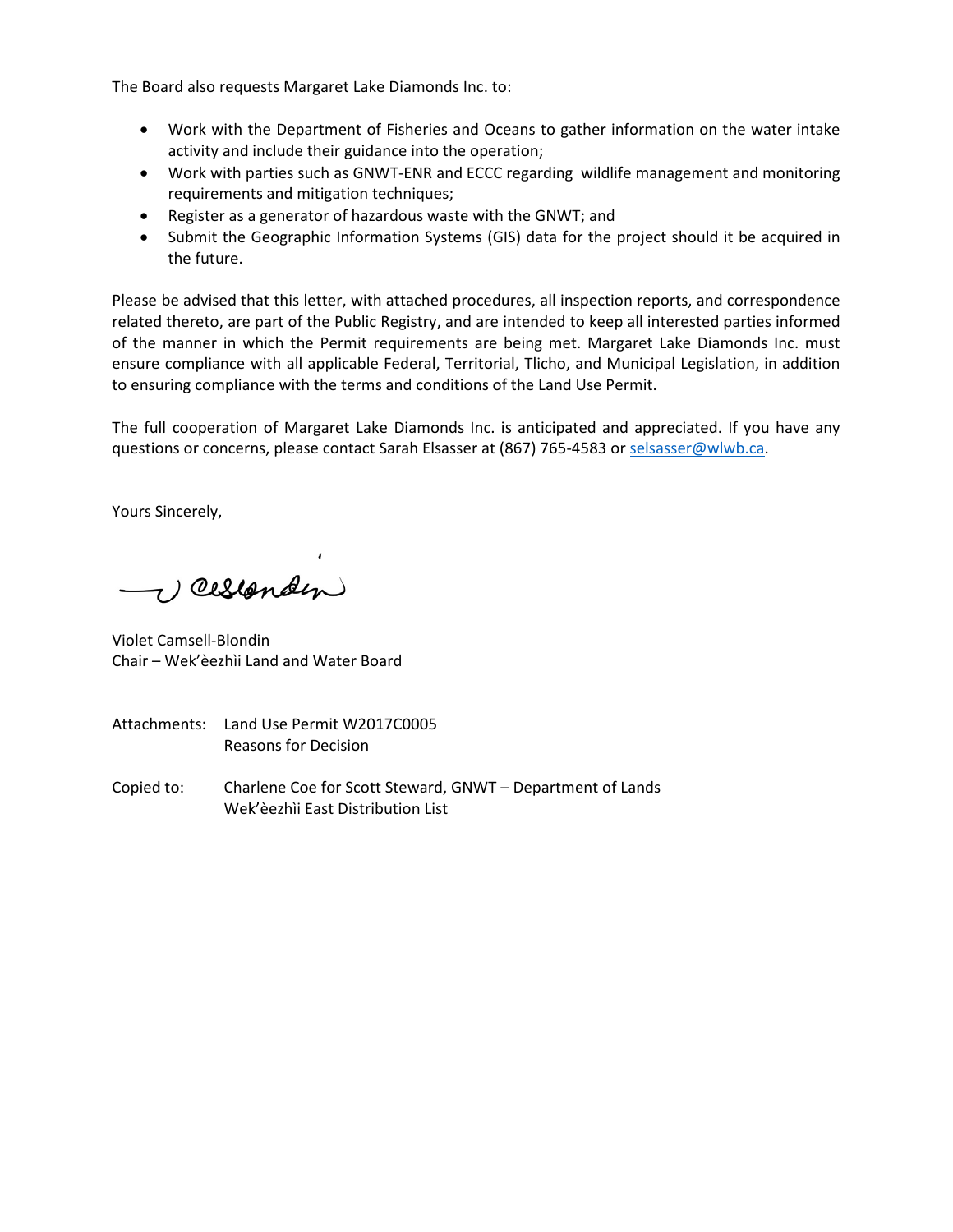

**Box 32, Wekweètì, NT X0E 1W0 Tel: 867-713-2500 Fax: 867-713-2502** 

**#1-4905 48th Street, Yellowknife, NT X1A 3S3 Tel: 867-765-4592 Fax: 867-765-4593 www.wlwb.ca**

**LAND USE PERMIT**

| <b>Permit Class</b> | Permit No  | Amendment No |
|---------------------|------------|--------------|
|                     | W2017C0005 |              |

Subject to the Mackenzie Valley Land Use Regulations and the terms and conditions in this Permit, authority is hereby granted to:

Margaret Lake Diamonds Inc.

Permittee

To proceed with the land use operation described in application of:

| Signature                                                                                      | Date             |
|------------------------------------------------------------------------------------------------|------------------|
| Dave Kelsch                                                                                    | October 23, 2017 |
| Type of Land use Operation                                                                     |                  |
| Mineral Exploration including: Operation and Maintenance of a Camp, Prospecting, Mapping, Till |                  |
| Sampling, Ground and Airborne Geophysics, Diamond Core and Reverse Circulation Drilling, Fuel  |                  |
| Storage, and Use of Vehicles and Equipment                                                     |                  |
| Location                                                                                       |                  |
| Hardy Lake, NT                                                                                 |                  |

This permit may be assigned, extended, discontinued, suspended or cancelled pursuant to the Mackenzie Valley Land Use Regulations.

| Dated at              | Yellowknife  | this | 13 | day of             | December | 2017 |
|-----------------------|--------------|------|----|--------------------|----------|------|
|                       |              |      |    |                    |          |      |
| Signature Chair       |              |      |    | Signature Witness  |          |      |
|                       | ٠            |      |    |                    |          |      |
|                       | ) cesionalen |      |    | Roberta Cer        |          |      |
|                       |              |      |    |                    |          |      |
| <b>Effective Date</b> |              |      |    | <b>Expiry Date</b> |          |      |
| December 13, 2017     |              |      |    | December 12, 2022  |          |      |

#### **Attention**

It is a condition of this Permit that the Permittee comply with the provisions of the *Mackenzie Valley Resource Management Act* and regulations and the terms and conditions set out herein. A failure to comply may result in suspension or cancellation of this Permit by the Board.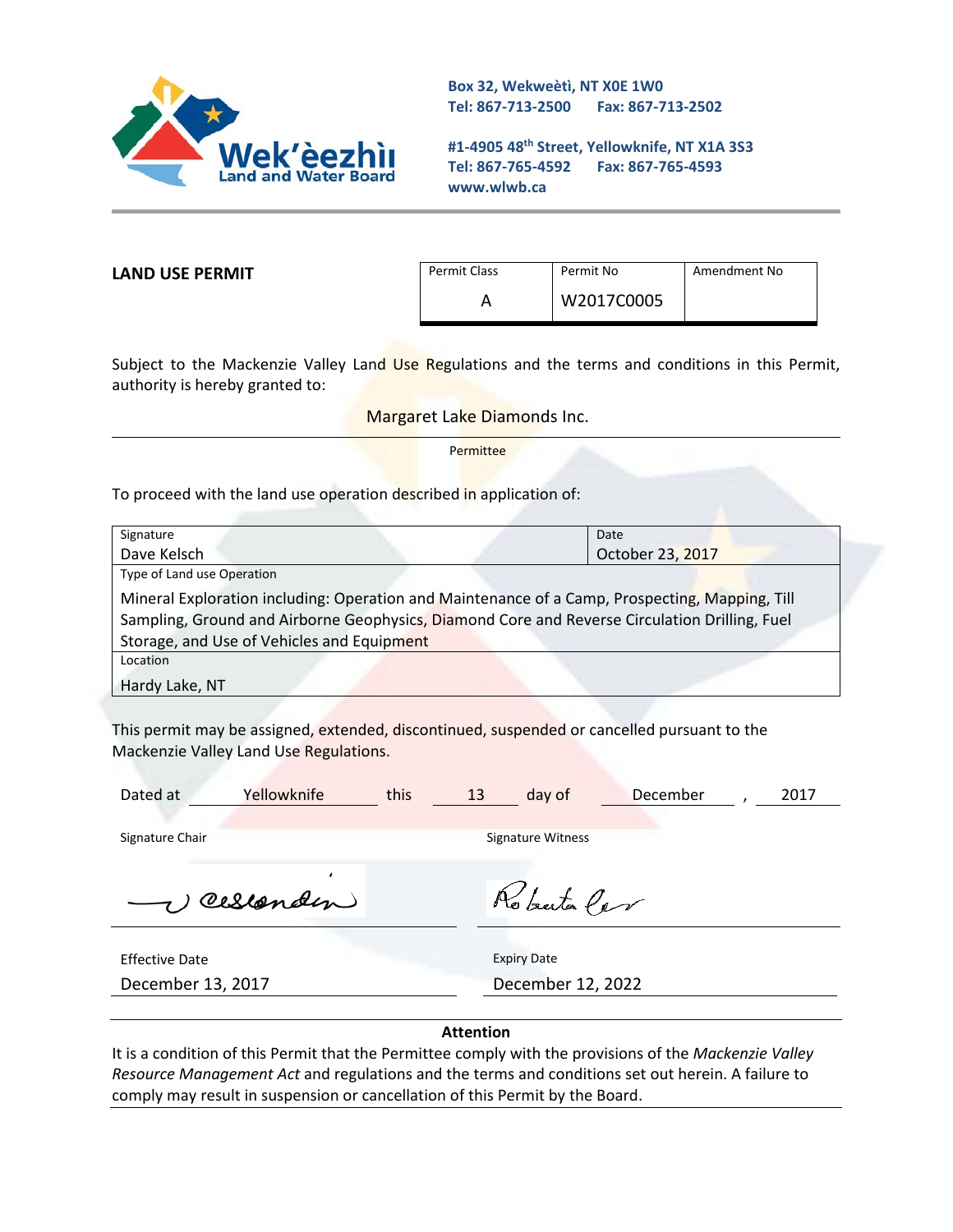

### **Conditions Annexed to and Forming Part of Land Use Permit # W2017C0005**

#### **Part A: Scope of Permit**

- 1. This Permit entitles Margaret Lake Diamonds Inc. to conduct the following land-use operation:
	- a) operation and maintenance of a camp;
	- b) prospecting, mapping, till sampling, ground and airborne geophysics, diamond core and reverse circulation drilling;
	- c) establishment of a petroleum fuel storage facilities; and
	- d) use of vehicles and equipment.
- 2. This Permit is issued subject to the conditions contained herein with respect to the use of land for the activities and area identified in Part A, item 1 of this Permit.
- 3. Compliance with the terms and conditions of this Permit does not excuse the Permittee from its obligation to comply with the requirements of any applicable Federal, Territorial, Tłıcho, or Municipal laws.

**Part B: Definitions** (defined terms are capitalized throughout the Permit)

- **Act** the *Mackenzie Valley Resource Management Act*.
- **Archaeological Overview**  as defined by the Prince of Wales Northern Heritage Centre *Guidelines for Developers for the Protection of Archaeological Sites in the Northwest Territories.*
- **Archaeological Impact Assessment** as defined by the Prince of Wales Northern Heritage Centre *Guidelines for Developers for the Protection of Archaeological Sites in the Northwest Territories*.
- **Board** the Wek'èezhìi Land and Water Board established in subsection 57.1(1) of the *Mackenzie Valley Resource Management Act*.

**Borehole** - a hole that is made in the surface of the ground by drilling or boring.

- **Drilling Fluids**  any liquid mixture of water, sediment, drilling muds, chemical additives or other wastes that are pumped down hole while drilling and are specifically related to drilling activity.
- **Drilling Waste** all materials or chemicals, solid or liquid, associated with drilling, including drill cuttings and Drilling Fluids.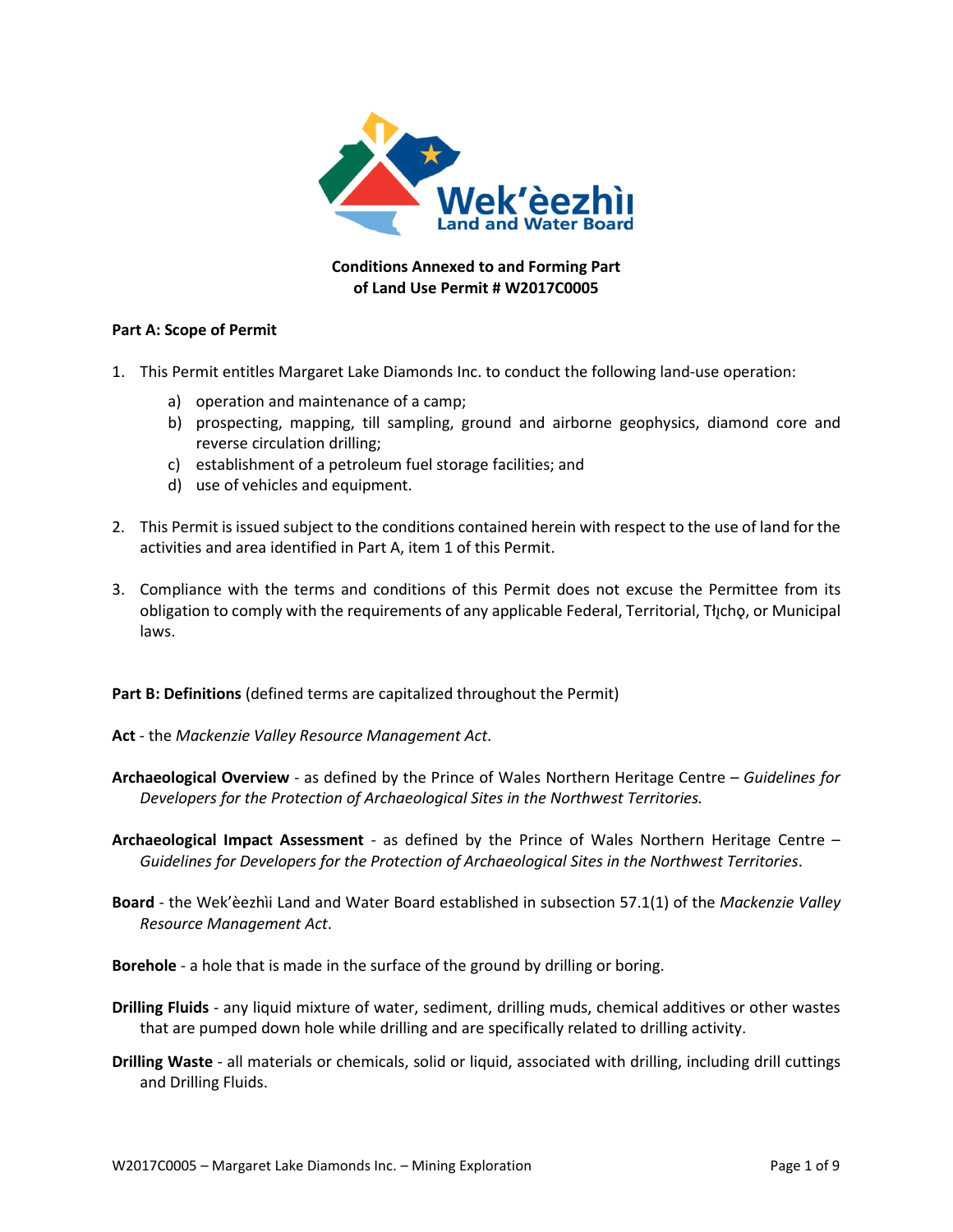- **Engagement Plan**  a document, developed in accordance with the Board's *Engagement and Consultation Policy* and the *Engagement Guidelines for Applicants and Holders of Water Licences and Land Use Permits*, that clearly describes how, when, and which engagement activities will occur with an affected party during the life of the project.
- **Fuel Storage Container** a container for the storage of petroleum or allied petroleum products with a capacity of less than 230 litres.
- **Fuel Storage Tank**  a closed container for the storage of petroleum or allied petroleum products with a capacity of more than 230 litres.
- **Greywater** all liquid wastes from showers, baths, sinks, kitchens, and domestic washing facilities but not including toilet wastes.
- **Habitat** the area or type of site where a species or an individual of a species of wildlife naturally occurs or on which it depends, directly or indirectly, to carry out its life processes.
- **Inspector**  an Inspector designated by the Minister under the *Act.*
- **Minister** the Minister of Indian Affairs and Northern Development Canada or the Minister of the Government of the Northwest Territories – Department of Lands, as the case may be.
- **Ordinary High Water Mark**  the usual or average level to which a body of water rises at its highest point and remains for sufficient time so as to change the characteristics of the land. In flowing waters (rivers, streams) this refers to the "active channel/bank-full level" which is often the 1:2 year flood flow return level. In inland lakes, wetlands, or marine environments, it refers to those parts of the Watercourse bed and banks that are frequently flooded by water so as to leave a mark on the land and where the natural vegetation changes from predominately aquatic vegetation to terrestrial vegetation (excepting water tolerant species). For reservoirs, this refers to normal high operating levels (full supply level).
- **Permittee -** the holder of this permit.
- **Secondary Containment** containment that prevents liquids that leak from Fuel Storage Tanks or containers from reaching outside the containment area and includes double-walled Tanks, piping, liners, and impermeable barriers.
- **Sewage** all toilet wastes and Greywater.
- **Sewage Disposal Facilities** Sump(s) and/or Sewage collection tank(s) and/or storage containers designed to hold Sewage.
- **Spill Contingency Plan** a document, developed in accordance with Aboriginal Affairs and Northern Development Canada's *Guidelines for Spill Contingency Planning* (April 2007*,* that describes the set of procedures to be implemented to minimize the effects of a spill.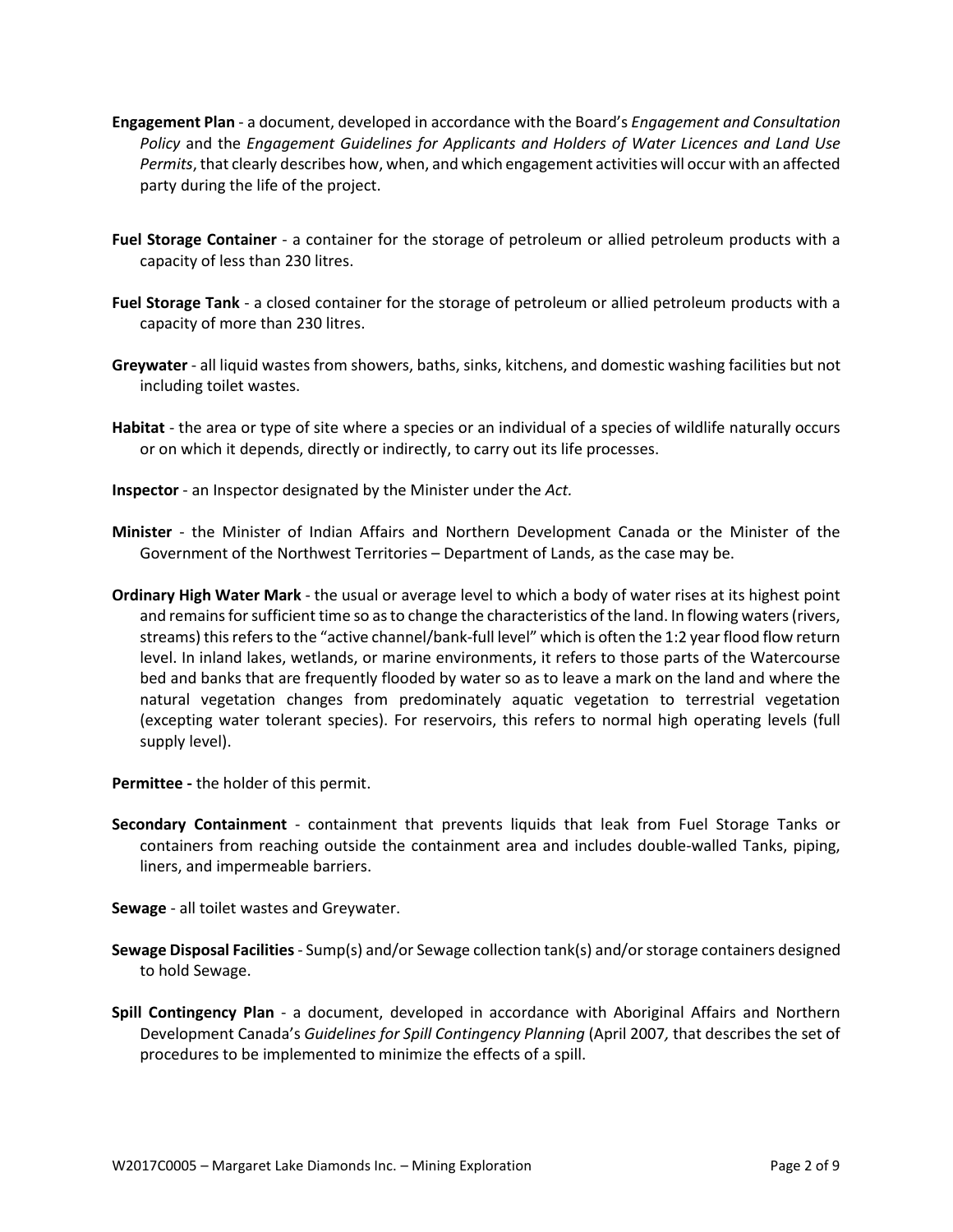- **Sump** a man-made pit or natural depression in the earth's surface used for the purpose of depositing Waste that does not contain Toxic Material, such as non-toxic Drilling Waste or Sewage, therein.
- **Toxic Material**  any substance that enters or may enter the environment in a quantity or concentration or under conditions such that it:
	- a) Has or may have an immediate or long-term harmful effect on the environment or its biological diversity;
	- b) Constitutes or may constitute a danger to the environment on which life depends; or
	- c) Constitutes or may constitute a danger in Canada to human life or health.
- **Waste -** any garbage, debris, chemical, or Toxic Material to be used, stored, disposed of, or handled on land, and also as defined in section 51 of the Act*.*
- **Waste Management Plan** a document, developed in accordance with the Board's *Guidelines for Developing a Waste Management Plan* that describes the methods of Waste management from Waste generation to final disposal.
- **Watercourse** a natural body of flowing or standing water or an area occupied by water during part of the year, and includes streams, springs, swamps and gulches but does not include groundwater.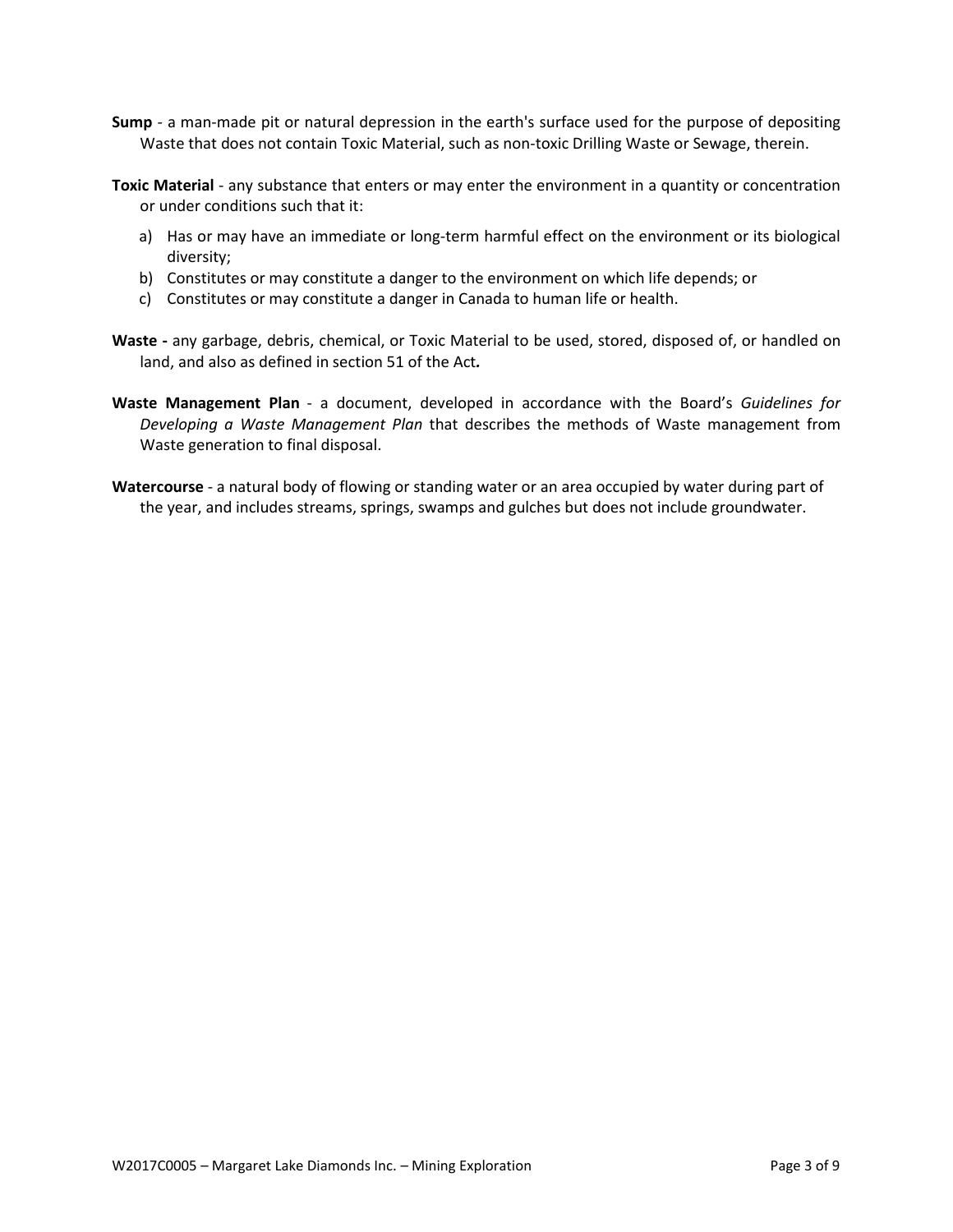Part C: Conditions Applying to All Activities (headings correspond to subsection 26(1) of the Mackenzie Valley Land Use Regulations)

# **26(1)(***a***) Location and Area**

| 1. | The Permittee shall locate all camps on Durable Land or previously<br>cleared areas.                                                                                                     | <b>CAMP LOCATION</b>                                         |
|----|------------------------------------------------------------------------------------------------------------------------------------------------------------------------------------------|--------------------------------------------------------------|
| 2. | Prior to the commencement of drilling, the Permittee shall submit the<br>drill target locations on a 1:50,000-scale map with coordinates and map<br>datum to the Board and an Inspector. | <b>DRILL LOCATIONS</b>                                       |
| 3. | The Permittee shall not conduct this land-use operation on any lands not<br>designated in the complete application.                                                                      | <b>LOCATION OF</b><br><b>ACTIVITIES</b>                      |
|    | $26(1)(b)$ Time                                                                                                                                                                          |                                                              |
| 4. | At least 48 hours prior to the commencement of the land-use operation,<br>the Permittee's Field Supervisor shall contact an Inspector at (867) 767-<br>9188.                             | <b>CONTACT</b><br><b>INSPECTOR</b>                           |
| 5. | At least 48 hours prior to commencement of the land-use operation, the<br>Permittee shall provide the following information, in writing, to the Board<br>and an Inspector:               | <b>IDENTIFY AGENT</b>                                        |
|    | a) the name(s) of the person(s) in charge of the field operation;<br>b) alternates; and<br>c) all methods for contacting the above person(s).                                            |                                                              |
| 6. | At least ten days prior to the completion of the land-use operation, the<br>Permittee shall advise an Inspector of:                                                                      | <b>REPORTS BEFORE</b><br><b>REMOVAL</b>                      |
|    | a) the plan for removal or storage of equipment and materials; and<br>b) when final cleanup and reclamation of the land used will be<br>completed.                                       |                                                              |
|    | $26(1)(c)$ Type and Size of Equipment                                                                                                                                                    |                                                              |
| 7. | The Permittee shall not use any equipment except of a similar type, size,<br>and number to that listed in the complete application.                                                      | <b>ONLY APPROVED</b><br><b>EQUIPMENT</b>                     |
|    | 26(1)(d) Methods and Techniques                                                                                                                                                          |                                                              |
| 8. | Immediately upon completion of operations at each Borehole, the<br>Permittee shall remove or cut off and seal each drill casing at ground<br>level.                                      | <b>MINERAL</b><br><b>EXPLORATION</b><br><b>DRILL CASINGS</b> |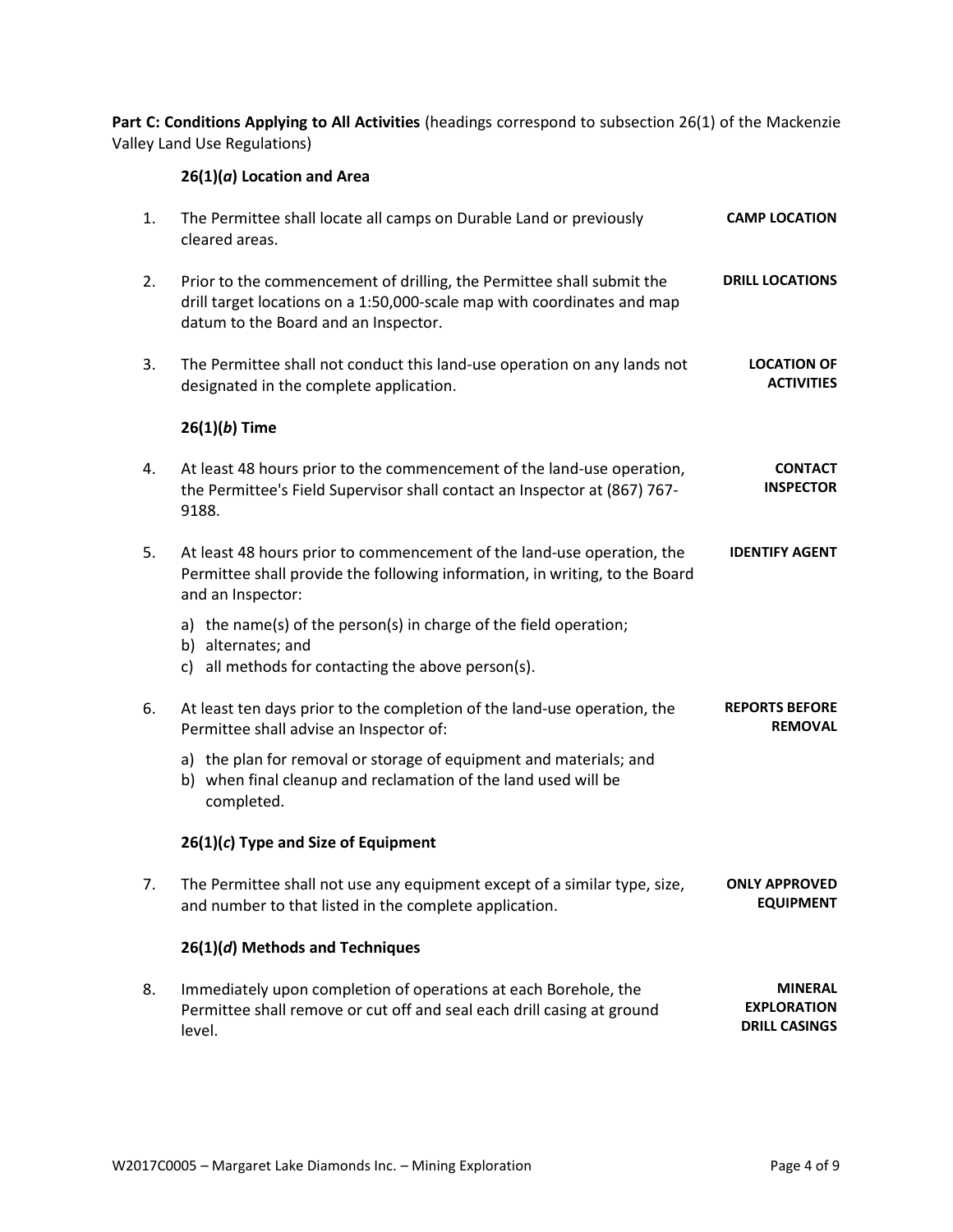| 9.  | The Permittee shall construct and maintain the overland portion of<br>winter roads with a minimum of 10 cm of packed snow and/or ice at all<br>times during this land-use operation.                                                                       | <b>WINTER ROADS</b>                                   |
|-----|------------------------------------------------------------------------------------------------------------------------------------------------------------------------------------------------------------------------------------------------------------|-------------------------------------------------------|
| 10. | The Permittee shall not erect camps or store material, other than that<br>required for immediate use, on the ice surface of a Watercourse.                                                                                                                 | <b>STORAGE ON ICE</b>                                 |
|     | 26(1)(e) Type, Location, Capacity, and Operation of All Facilities                                                                                                                                                                                         |                                                       |
| 11. | The Permittee shall ensure that the land use area is kept clean at all<br>times.                                                                                                                                                                           | <b>CLEAN WORK AREA</b>                                |
| 12. | The Permittee shall not locate any Sump within 100 metres of the<br>Ordinary High Water Mark of any Watercourse, unless otherwise<br>authorized in writing by an Inspector.                                                                                | <b>SUMPS FROM</b><br><b>WATER</b>                     |
|     | 26(1)(f) Control or Prevention of Ponding of Water, Flooding, Erosion,<br>Slides, and Subsidence of Land                                                                                                                                                   |                                                       |
| 13. | The land-use operation shall not cause obstruction to any natural<br>drainage.                                                                                                                                                                             | <b>NATURAL</b><br><b>DRAINAGE</b>                     |
| 14. | The Permittee shall, where flowing water from a Borehole is<br>encountered:<br>a) plug the Borehole in such a manner as to permanently prevent any<br>further outflow of water; and<br>b) immediately report the occurrence to the Board and an Inspector. | <b>FLOWING</b><br><b>ARTESIAN WELLS</b>               |
| 15. | The Permittee shall not conduct off-road vehicle travel in areas without<br>snow-covered surfaces.                                                                                                                                                         | <b>OFF-ROAD VEHICLE</b><br><b>TRAVEL</b>              |
| 16. | The Permittee shall prepare the site in such a manner as to prevent<br>rutting of the ground surface.                                                                                                                                                      | <b>PREVENTION OF</b><br><b>RUTTING</b>                |
| 17. | The Permittee shall suspend overland travel of equipment or vehicles at<br>the first sign of rutting.                                                                                                                                                      | <b>SUSPEND</b><br><b>OVERLAND TRAVEL</b>              |
| 18. | The Permittee shall not move any equipment or vehicles unless the<br>ground surface is in a state capable of fully supporting the equipment or<br>vehicles without rutting or gouging.                                                                     | <b>VEHICLE</b><br><b>MOVEMENT</b><br><b>FREEZE-UP</b> |
|     | 26(1)(g) Use, Storage, Handling, and Ultimate Disposal of Any Chemical<br>or Toxic Material                                                                                                                                                                |                                                       |
| 19. | At least seven days prior to the use of any chemicals that were not<br>identified in the complete application, the MSDS sheets must be provided<br>to the Board and an Inspector.                                                                          | <b>CHEMICALS</b>                                      |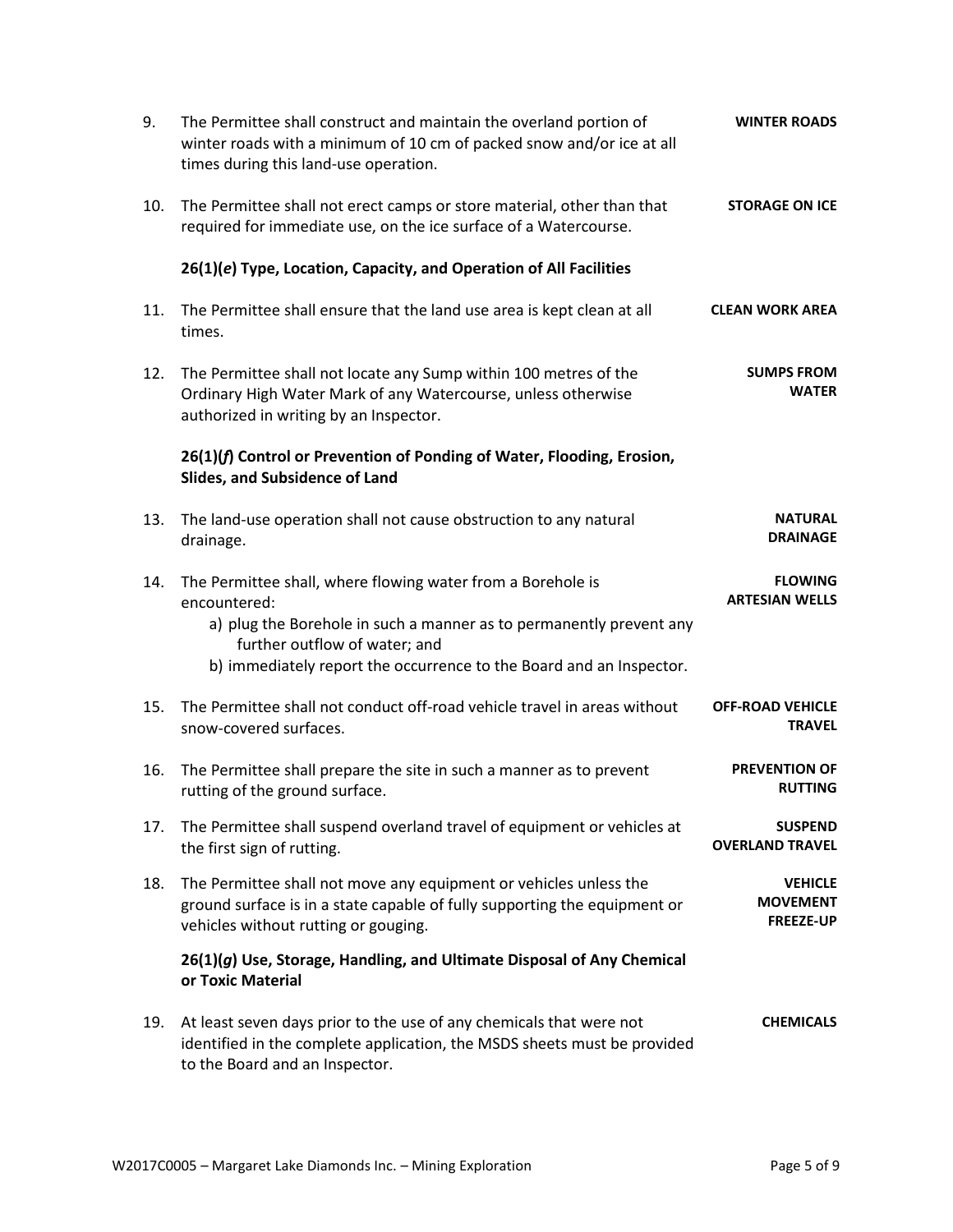| 20. | When drilling within 100 metres of the Ordinary High Water Mark of any<br>Watercourse, and when drilling on ice, the Permittee shall contain all drill<br>water and Drilling Waste in a closed circuit system for reuse, off-site<br>disposal, or deposit into a land-based Sump or natural depression.                                      | <b>DRILLING NEAR</b><br><b>WATER OR ON ICE</b>      |
|-----|----------------------------------------------------------------------------------------------------------------------------------------------------------------------------------------------------------------------------------------------------------------------------------------------------------------------------------------------|-----------------------------------------------------|
| 21. | The Permittee may deposit Drilling Waste that does not contain Toxic<br>Material in a Sump or natural depression. Any Sumps or natural<br>depressions used to deposit Drilling Waste must be located at least 100<br>metres from the Ordinary High Water Mark of any Watercourse, unless<br>otherwise authorized in writing by an Inspector. | <b>DRILLING WASTE</b>                               |
| 22. | The Permittee shall remove all Drilling Waste containing Toxic Material to<br>an approved disposal facility.                                                                                                                                                                                                                                 | <b>DRILLING WASTE</b><br><b>DISPOSAL</b>            |
| 23. | The Permittee shall not allow any Drilling Waste to spread to the<br>surrounding lands or Watercourses.                                                                                                                                                                                                                                      | <b>DRILLING WASTE</b><br><b>CONTAINMENT</b>         |
| 24. | Prior to the expiry date of this Permit or the end of the land-use<br>operation whichever comes first, the Permittee shall backfill and restore<br>all Sumps, unless otherwise authorized in writing by an Inspector.                                                                                                                        | <b>BACKFILL SUMPS</b>                               |
| 25. | The Permittee shall maintain a record of all spills. For all reportable spills,<br>in accordance with the GNWT Spill Contingency Planning and Reporting<br>Regulations, the Permittee shall:                                                                                                                                                 | <b>REPORT SPILLS</b>                                |
|     | a) immediately report each spill to the 24-hour Spill Report Line (867)<br>920-8130;<br>b) report each spill to an Inspector within 24 hours; and<br>c) submit, to the Board and an Inspector, a detailed report on each spill<br>within 30 days.                                                                                            |                                                     |
| 26. | The Permittee shall dispose of all combustible Waste petroleum products<br>by removal to an approved disposal facility.                                                                                                                                                                                                                      | <b>WASTE</b><br><b>PETROLEUM</b><br><b>DISPOSAL</b> |
|     | 26(1)(h) Wildlife and Fish Habitat                                                                                                                                                                                                                                                                                                           |                                                     |
| 27. | The Permittee shall take all reasonable measures to prevent damage to<br>wildlife and fish Habitat during this land-use operation.                                                                                                                                                                                                           | <b>HABITAT DAMAGE</b>                               |
|     | 26(1)(i) Storage, Handling, and Disposal of Refuse or Sewage                                                                                                                                                                                                                                                                                 |                                                     |
| 28. | The Permittee shall adhere to the Waste Management Plan, once<br>approved, and shall annually review the plan and make any necessary<br>revisions to reflect changes in operations, technology, chemicals, or fuels,<br>or as directed by the Board. Revisions to the plan shall be submitted to<br>the Board for approval.                  | <b>WASTE</b><br><b>MANAGEMENT</b>                   |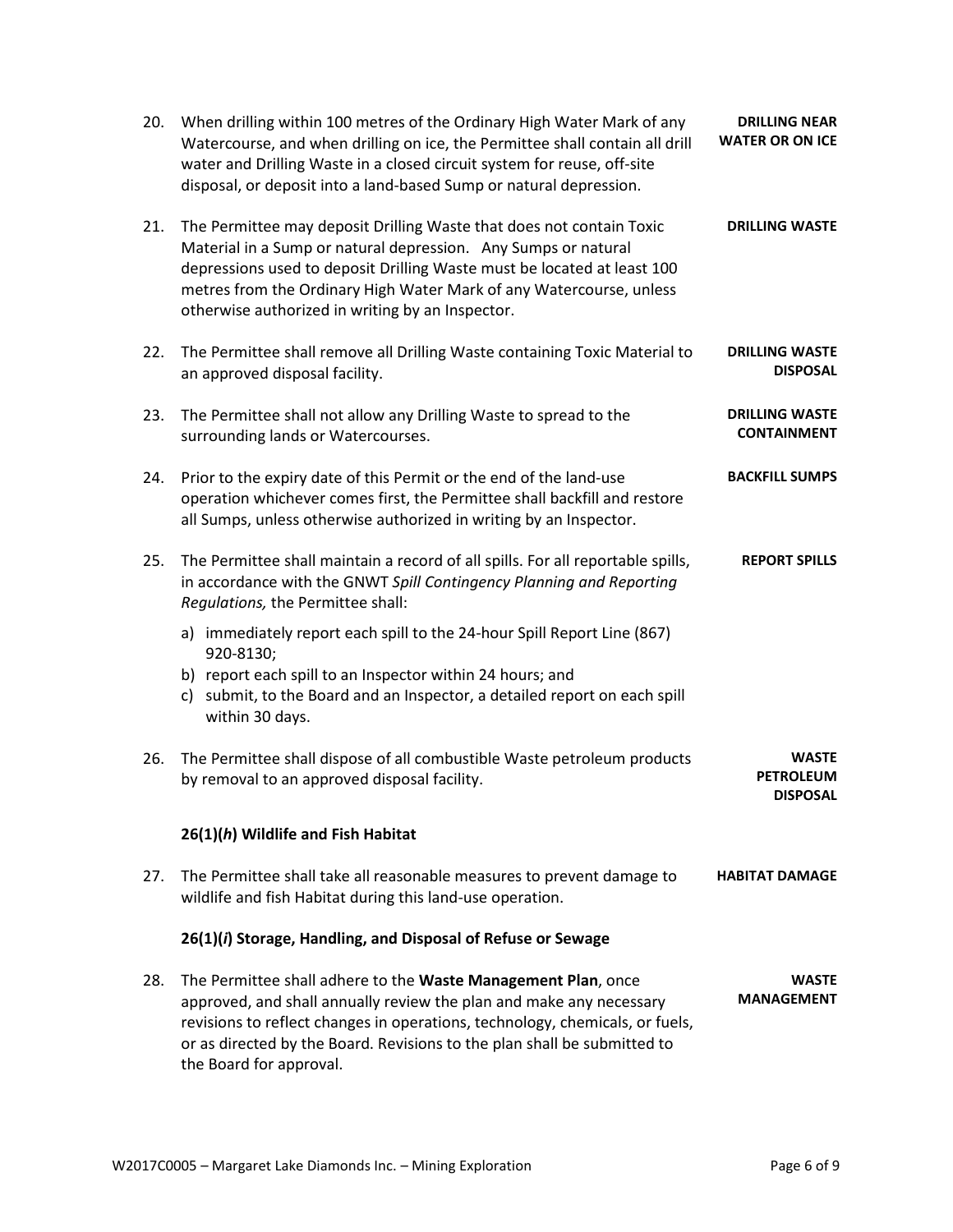| 29. | The Permittee shall keep all garbage and debris in a secure container<br>until disposal.                                                                                                                                                                                                                                                             | <b>GARBAGE</b><br><b>CONTAINER</b>       |
|-----|------------------------------------------------------------------------------------------------------------------------------------------------------------------------------------------------------------------------------------------------------------------------------------------------------------------------------------------------------|------------------------------------------|
| 30. | The Permittee shall dispose of all garbage, Waste, and debris as<br>described in the approved Waste Management Plan, unless otherwise<br>authorized in writing by an Inspector.                                                                                                                                                                      | <b>REMOVE GARBAGE</b>                    |
| 31. | The Permittee shall dispose of all Sewage and Greywater as described in<br>the approved Waste Management Plan.                                                                                                                                                                                                                                       | <b>SEWAGE DISPOSAL</b><br>$-$ PLAN       |
|     | 26(1)(j) Protection of Historical, Archaeological, and Burial Sites                                                                                                                                                                                                                                                                                  |                                          |
| 32. | The Permittee shall not operate any vehicle or equipment within 150<br>metres of a known or suspected historical or archaeological site or burial<br>ground.                                                                                                                                                                                         | <b>ARCHAEOLOGICAL</b><br><b>BUFFER</b>   |
| 33. | The Permittee shall not knowingly remove, disturb, or displace any<br>archaeological specimen or site.                                                                                                                                                                                                                                               | <b>SITE DISTURBANCE</b>                  |
| 34. | The Permittee shall, where a suspected archaeological or historical site,<br>or burial ground is discovered:                                                                                                                                                                                                                                         | <b>SITE DISCOVERY</b><br><b>AND</b>      |
|     | a) immediately suspend operations on the site; and<br>b) notify the Board at (867) 765-4592 or an Inspector at (867) 767-9188,<br>and the Prince of Wales Northern Heritage Centre at 767-9347 ext.<br>71250 or ext. 71251.                                                                                                                          | <b>NOTIFICATION</b>                      |
| 35. | At least 30 days prior to any new land disturbance, including new drill<br>sites, the Permittee shall conduct an Archaeological Overview to identify<br>areas of high and low potential for archaeological and burial sites and<br>shall submit a summary report to the Board and the Prince of Wales<br>Northern Heritage Centre.                   | <b>ARCHAEOLOGICAL</b><br><b>OVERVIEW</b> |
| 36. | Prior to disturbance in areas of high potential for archaeological or burial<br>sites identified in the Archaeological Overview, the Permittee shall<br>conduct an Archaeological Impact Assessment of the sites where<br>disturbance is planned and shall submit a summary report to the Board<br>and the Prince of Wales Northern Heritage Centre. | AIA - HIGH<br><b>POTENTIAL</b>           |
|     | 26(1)(k) Objects and Places of Recreational, Scenic, and Ecological Value                                                                                                                                                                                                                                                                            |                                          |
|     | <b>Intentionally left Blank</b>                                                                                                                                                                                                                                                                                                                      |                                          |
|     | 26(1)(/) Security Deposit                                                                                                                                                                                                                                                                                                                            |                                          |
| 37. | Prior to the commencement of the land-use operation, the Permittee<br>shall deposit with the Minister a security deposit in the amount of<br>\$66,876.56.                                                                                                                                                                                            | <b>SECURITY DEPOSIT</b>                  |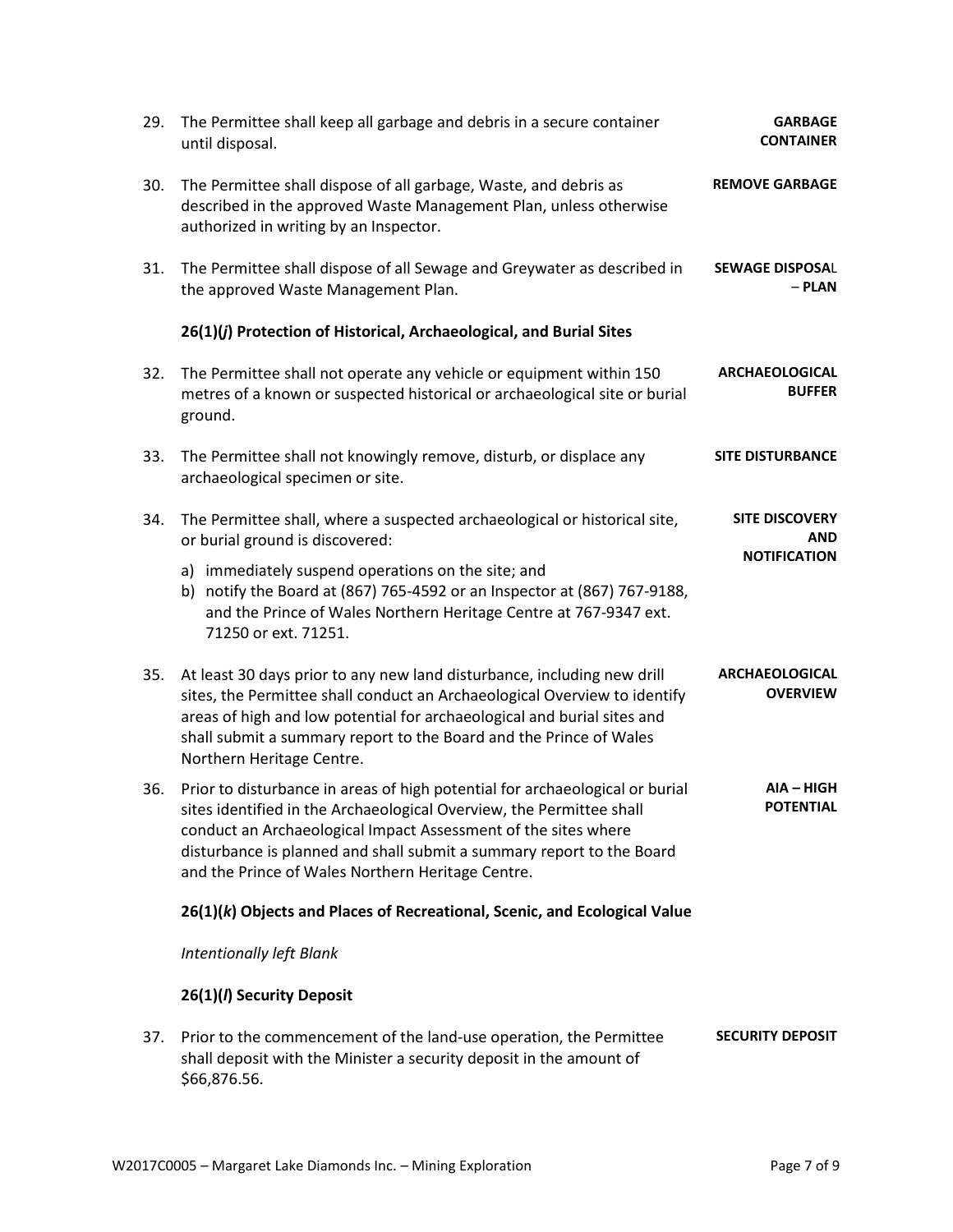| 38. | All costs to remediate the area under this Permit are the responsibility of<br>the Permittee.                                                                                                                                                                                                                                | <b>RESPONSIBILITY</b><br><b>FOR REMEDIATION</b><br><b>COSTS</b> |
|-----|------------------------------------------------------------------------------------------------------------------------------------------------------------------------------------------------------------------------------------------------------------------------------------------------------------------------------|-----------------------------------------------------------------|
|     | 26(1)(m) Fuel Storage                                                                                                                                                                                                                                                                                                        |                                                                 |
| 39. | The Permittee shall not place any Fuel Storage Containers or Tanks within<br>100 metres of the Ordinary High Water Mark of any Watercourse, unless<br>otherwise authorized in writing by an Inspector.                                                                                                                       | <b>FUEL NEAR WATER</b>                                          |
| 40. | The Permittee shall ensure that all fuel caches have adequate Secondary<br>Containment.                                                                                                                                                                                                                                      | <b>FUEL CACHE</b><br><b>SECONDARY</b><br><b>CONTAINMENT</b>     |
| 41. | The Permittee shall set up all refueling points with Secondary<br>Containment.                                                                                                                                                                                                                                               | <b>SECONDARY</b><br><b>CONTAINMENT-</b><br><b>REFUELING</b>     |
| 42. | The Permittee shall mark all Fuel Storage Containers and Tanks with the<br>Permittee's name.                                                                                                                                                                                                                                 | <b>MARK</b><br><b>CONTAINERS AND</b><br><b>TANKS</b>            |
| 43. | The Permittee shall mark all stationary fuel caches and fuel storage<br>facilities with flags, posts, or similar devices so that they are at all times<br>plainly visible to local vehicle travel.                                                                                                                           | <b>MARK FUEL</b><br><b>LOCATION</b>                             |
| 44. | Within ten days of the establishment of any fuel cache, the Permittee<br>shall report the location and quantity of the cache in writing to the Board<br>and an Inspector.                                                                                                                                                    | <b>REPORT FUEL</b><br><b>LOCATION</b>                           |
| 45. | The Permittee shall seal all outlets of Fuel Storage Containers and store<br>the containers on their sides with the outlets located at 3 and 9 o'clock,<br>except for containers currently in use.                                                                                                                           | <b>SEAL OUTLET</b>                                              |
| 46. | The Permittee shall adhere to the Spill Contingency Plan, once approved,<br>and shall annually review the plan and make any necessary revisions to<br>reflect changes in operations, technology, chemicals, or fuels, or as<br>directed by the Board. Revisions to the plan shall be submitted to the<br>Board for approval. | <b>SPILL</b><br><b>CONTINGENCY</b><br><b>PLAN</b>               |
| 47. | Prior to commencement of the land-use operation the Permittee shall<br>ensure that spill-response equipment is in place to respond to any<br>potential spills.                                                                                                                                                               | <b>SPILL RESPONSE</b>                                           |
| 48. | All equipment that may be parked for two hours or more, shall have a<br>haz-mat/drip tray under it or be sufficiently diapered. Leaky equipment<br>shall be repaired immediately.                                                                                                                                            | <b>DRIP TRAYS</b>                                               |
| 49. | The Permittee shall clean up all leaks, spills, and contaminated material.                                                                                                                                                                                                                                                   | <b>CLEAN UP SPILLS</b>                                          |